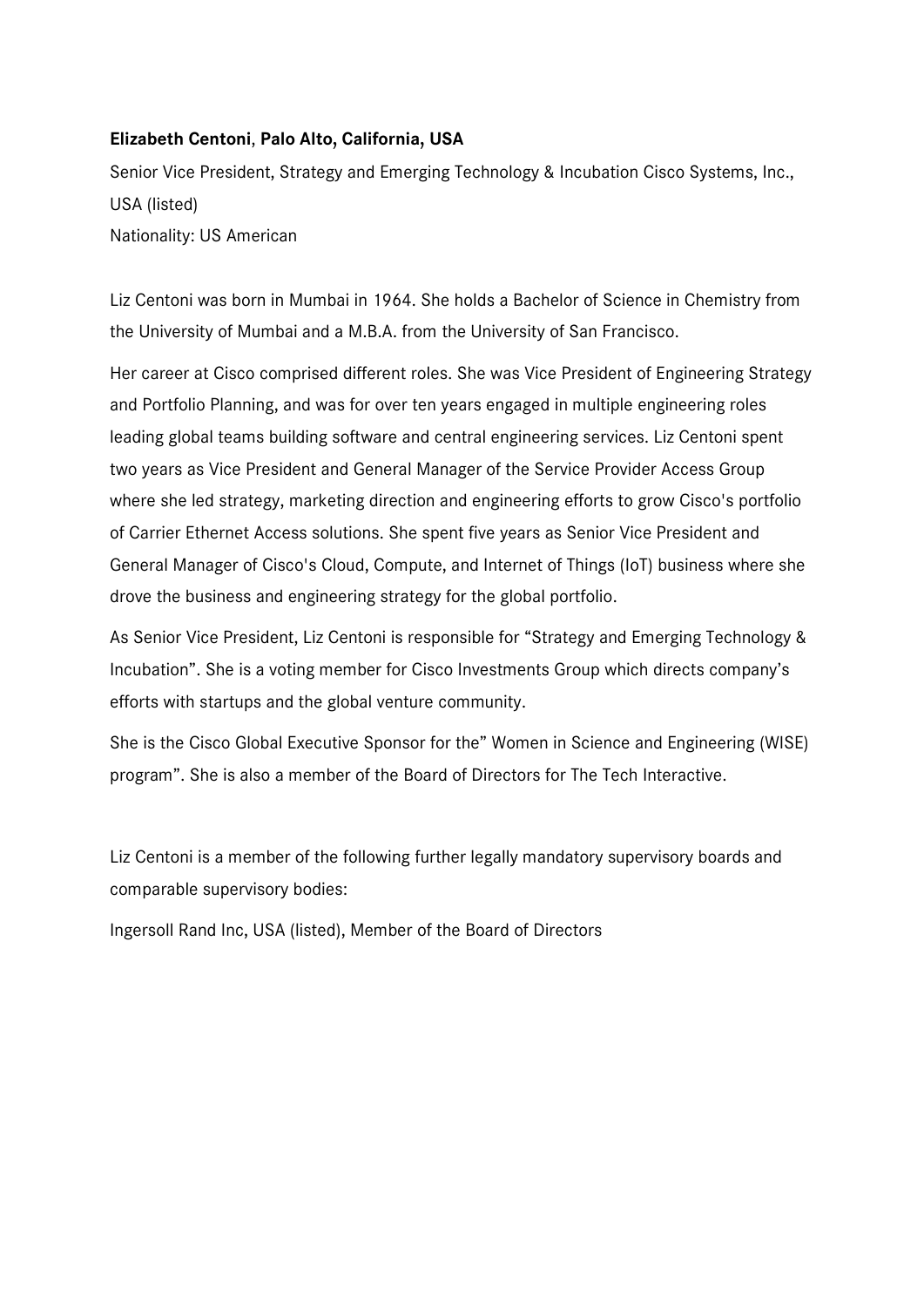## **Ben van Beurden**, **The Hague, The Netherlands**

Chief Executive Officer Royal Dutch Shell plc, United Kingdom, The Netherlands (listed) Nationality: Dutch

Ben van Beurden was born in the Netherlands in 1958. He joined Shell in 1983, after graduating with a Master's Degree in Chemical Engineering from Delft University of Technology in the Netherlands.

In January 2005, Ben van Beurden became Vice President Manufacturing Excellence (Houston, United States of America). He was responsible for standards in operational excellence and highperformance initiatives in refining and chemicals manufacturing. In December 2006, he was appointed Executive Vice President Chemicals (London, United Kingdom). During his tenure in this role, Van Beurden was appointed to the boards of a number of leading industry associations including the International Council of Chemicals Associations (ICCA) and the European Chemical Industry Council (CEFIC).

Ben van Beurden became a member of the Executive Committee in January 2013 as Downstream Director, with regional responsibility for Europe and Turkey. He became Chief Executive Officer of Royal Dutch Shell plc with effect from January 1, 2014.

In 2015, he became a member of the Advisory Board of the School of Economics and Management Tsinghua University in Beijing. In 2017, Ben van Beurden became a member of the International Advisory Council of the Singapore Economic Development Board.

Ben van Beurden is not a member of any other legally mandatory supervisory boards and comparable supervisory bodies.